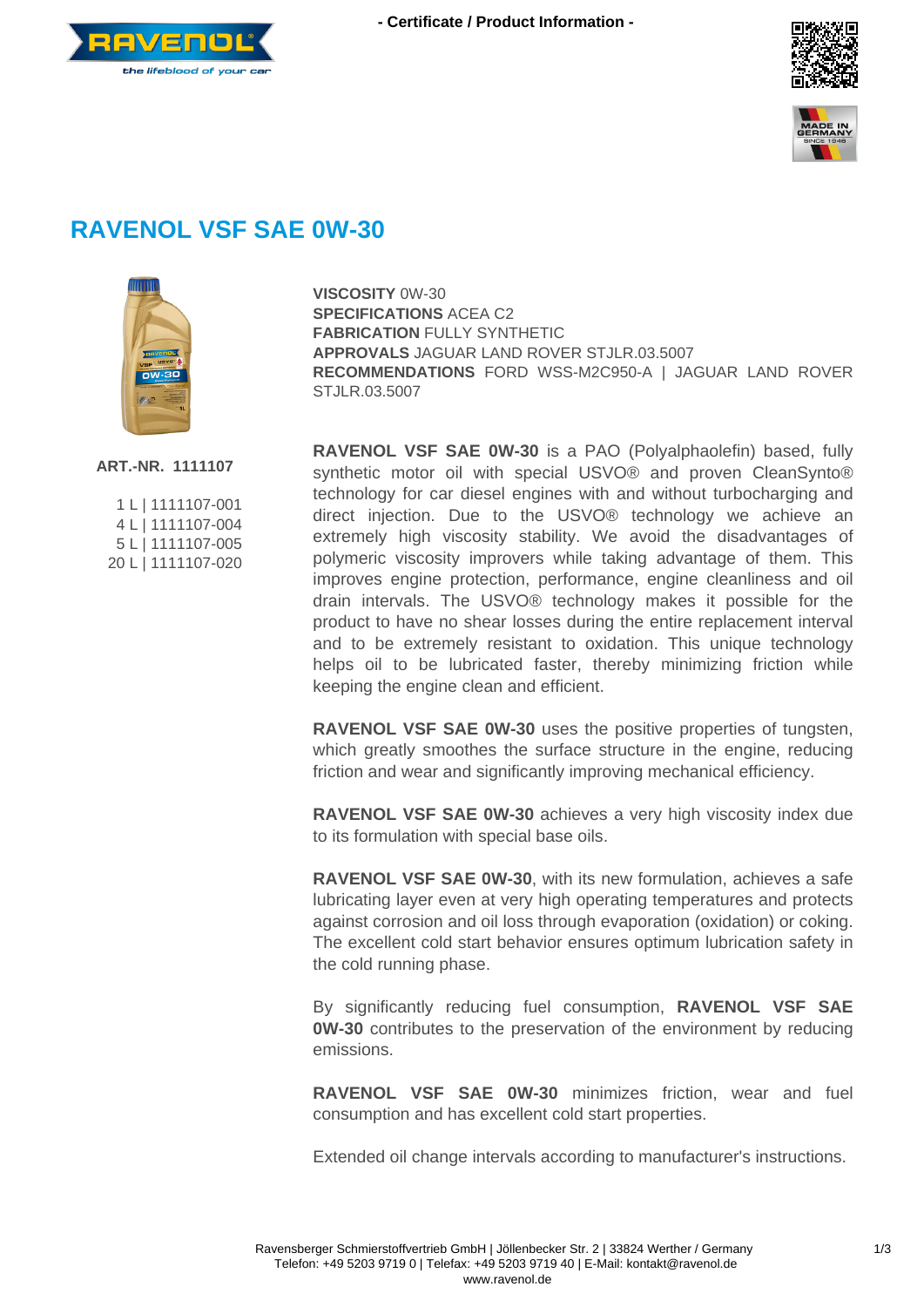





## **Application Notes**

**RAVENOL VSF SAE 0W-30** is a universal, fuel-efficient motor oil, a top product for passenger car diesel engines. Suitable for passenger car diesel engines with and without turbocharging as fully synthetic all-season engine oil.

## **Characteristics**

RAVENOL VSF SAE 0W-30 offers:

- Universal use in all modern diesel engines.
- Fast oiling of the engine, even at temperatures below -30 ° C.
- Low evaporation tendency, thus low oil consumption.
- Safety against sludge, coking, laking and corrosion even in unfavorable conditions of use.
- The function of the hydraulic tappets is guaranteed at all temperatures.
- No oil-based deposits in combustion chambers, in the piston ring zone and on valves.
- Unchanged viscosity throughout the oil change interval, high viscosity index.
- Neutrality towards sealing materials.
- Miscibility with all commercial motor oils. Flushing is not required.

| Property                                                      | <b>Unit</b>        | Data      | Audit               |
|---------------------------------------------------------------|--------------------|-----------|---------------------|
| Density at 20°C                                               | kg/m <sup>3</sup>  | 843       | <b>EN ISO 12185</b> |
| Colour                                                        |                    | gelbbraun | visual              |
| Viscosity at 100°C                                            | mm <sup>2</sup> /s | 9,6       | <b>DIN 51562</b>    |
| Viscosity at 40°C                                             | mm <sup>2</sup> /s | 45,0      | <b>DIN 51562-1</b>  |
| <b>Viscosity index VI</b>                                     |                    | 205       | <b>DIN ISO 2909</b> |
| HTHS Viskosität bei 150°C                                     | mPa*s              | 3,1       | <b>ASTM D5481</b>   |
| CCS Viscosity at -35°C                                        | mPa <sup>*</sup> s | 3823      | <b>ASTM D5293</b>   |
| Low Temp. Pumping viscosity (MRV) at mPa*s<br>$-40^{\circ}$ C |                    | 11.320    | <b>ASTM D5800</b>   |
| Pourpoint                                                     | $\rm ^{\circ}C$    | $-54$     | <b>DIN ISO 2592</b> |
| <b>Noack Volatility</b>                                       | % M/M              | 9,4       | <b>ASTM D5800</b>   |
| Flash point                                                   | $\rm ^{\circ}C$    | 232       | <b>DIN ISO 2592</b> |
| <b>TBN</b>                                                    | mg KOH/g           | 8,3       | <b>ASTM D2896</b>   |
| Sulphated ash                                                 | %wt.               | 0,8       | <b>DIN 51575</b>    |